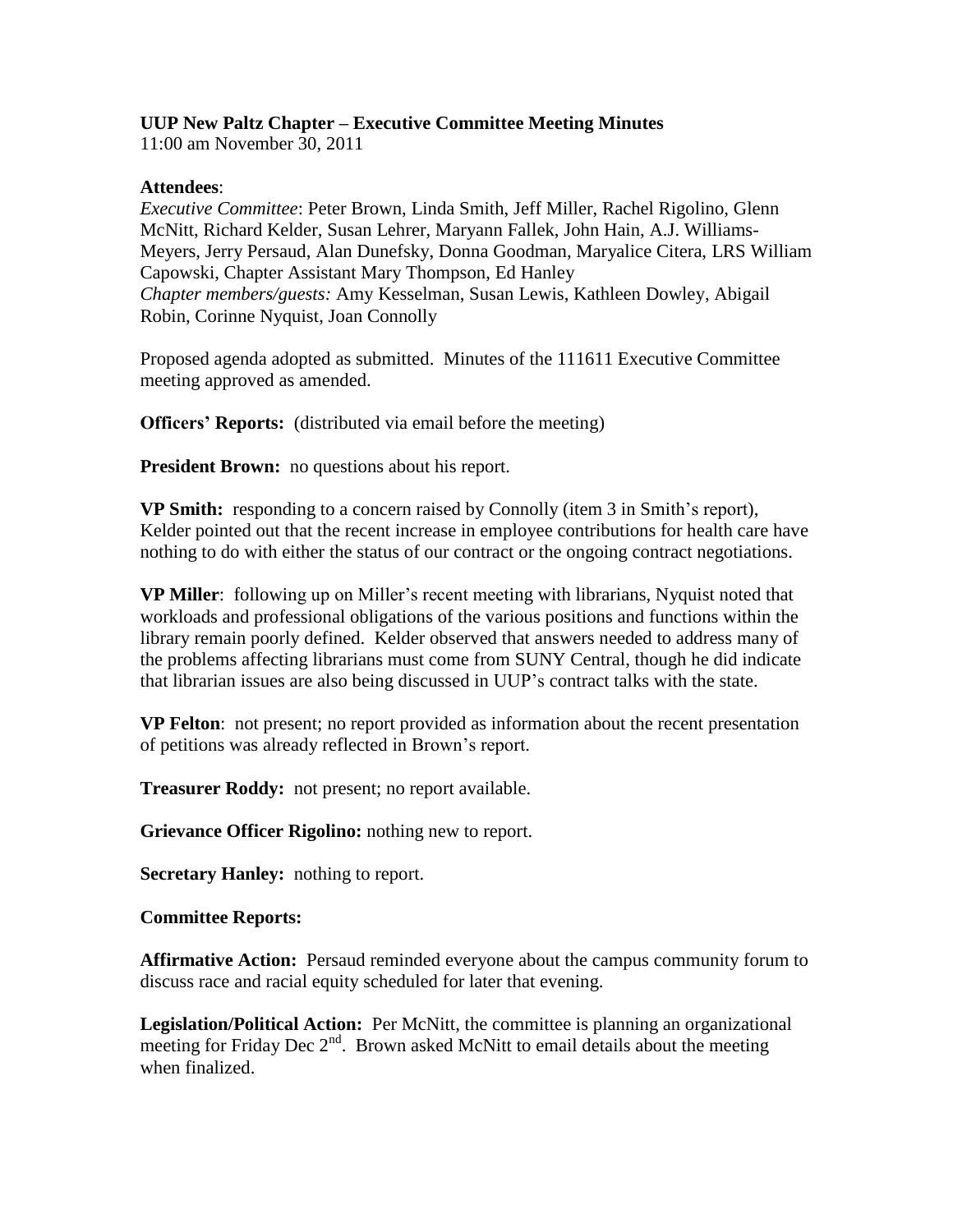**Membership Development:** Beth Thomas has resigned as committee chair. Brown has asked Alan Dunefsky and Spencer Salend to co-chair the committee; they have agreed. Motion to appoint Dunefsky and Salend as co-chairs made by Fallek; seconded by Kelder. Motion voted on and approved unanimously.

**Women's Rights and Concerns:** Citera reported the committee has now met twice. After reviewing the committee's previous work over the past several years, three major areas were chosen to guide the present committee's efforts: family leave; examination of recent budget cuts to determine if they disproportionately affected women; staffing issues in the Women's Studies program.

#### **Old Business:** none

## **New Business:**

Several issues were discussed before the committee turned its attention to the items on the formal agenda. Fallek offered observations on the workload problem. Though the administration states that members can say "no" when asked to perform tasks that can no longer be supported by current staffing levels, Fallek suggested it is not enough to simply tell people they can say no. We need to help them learn how to respond appropriately when they find themselves in these situations. Kelder concurred, noting that saying "no" may indeed work sometimes, but not necessarily all the time. However, he also noted that being asked to do more can represent an opportunity to advance. Brown then asked Fallek to write an article on this topic for "The Bullhorn." LRS Capowski indicated he'd be willing to present a workshop on the "just say no" option. However, to increase the workshop's effectiveness, he envisioned giving it in conjunction with a senior member of the administration so as to reinforce the message.

Hain voiced concern over a recent situation wherein the importance of union service appears to have been minimized relative to a member's other work-related obligations. He speculated as to whether this might be indicative of a climate being fostered by the administration with respect to participation in/value of union activities. Fallek suggested clarifying the administration position on union service at a Labor-Management meeting.

Fallek asked about the consequences of receiving a ".99" appointment. Capowski elaborated on the negative personnel-related aspects of such an appointment.

Fallek observed that Secretary Hanley's Labor-Management notes do not reflect strong union responses to positions taken/comments made by the administration on the matters discussed. Based solely on a reading of the notes, members might conclude the union's primary role at these meetings is one of information gathering rather than advocacy on our members' behalf. Hanley explained the perceived lack of advocacy is intentional. By design the notes reflect only the issues addressed, not the personal interactions that take place during the meetings. Lehrer suggested the notes should give members some sense that the union is active in pushing our views when dealing with the administration.